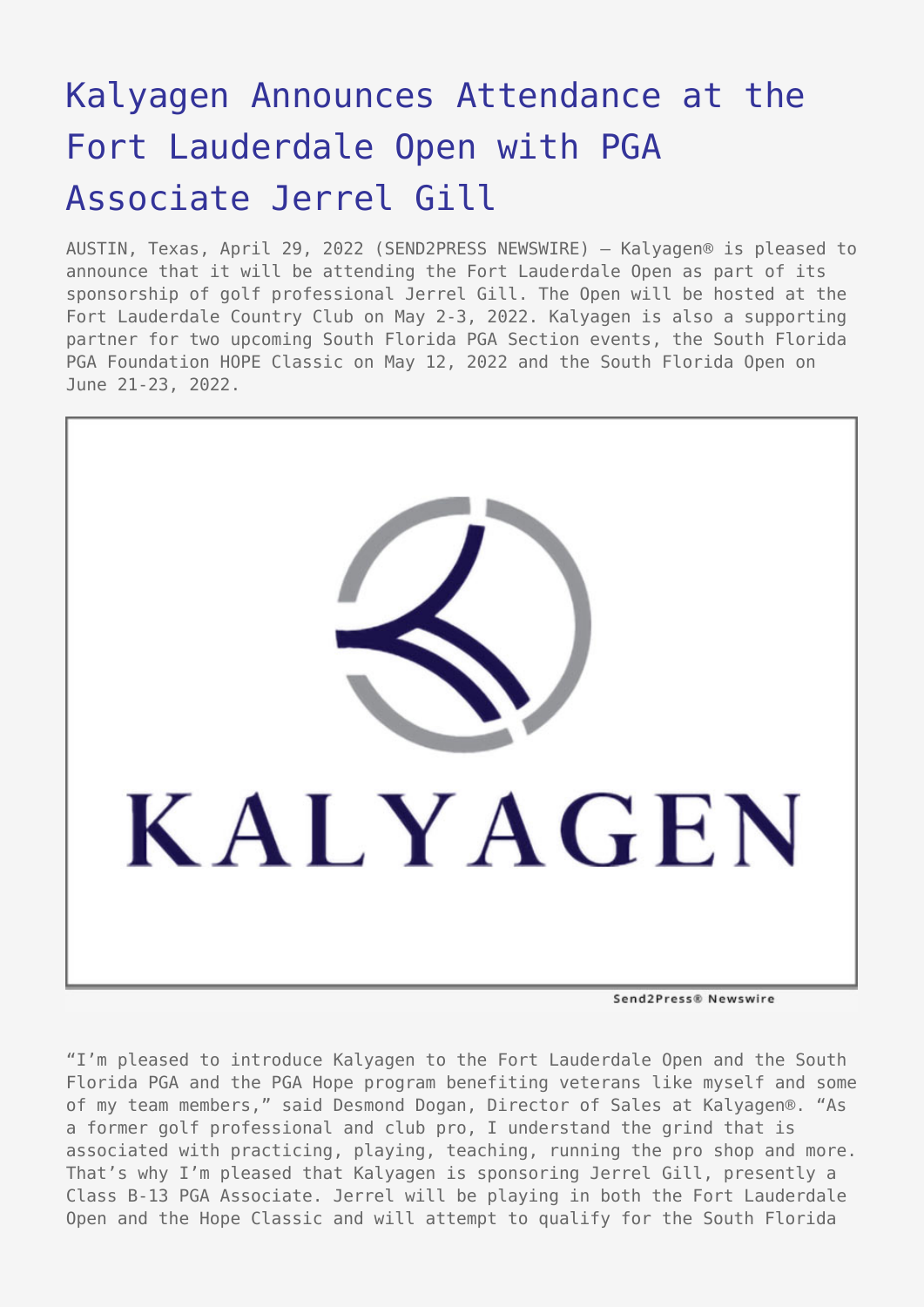Open."

STEMREGEN® is a unique and patent-pending blend of proprietary plant-based extracts documented to increase the number of circulating stem cells by stimulating Endogenous Stem Cell Mobilization (ESCM). [Ingredients](https://www.kalyagen.com/ingredients/) in STEMREGEN® have been investigated in more than eight studies for their effect on stem cell function, of which five were randomized, double-blind, placebocontrolled human clinical trials. STEMREGEN® has wide application in antiaging and overall health maintenance.

"Despite my local success, I am determined to improve my game and consistently compete against the best PGA Professionals," said Jerrel Gil, PGA professional golfer. "I have been fortunate enough to partner with Kalyagen and use its stem cell enhancement supplement STEMREGEN to assist me to contend in the South Florida PGA Section and hopefully on the PGA Tour. I've already picked up distance on my drive!"

"We are delighted to partner with Jerrel and the South Florida PGA Section," said Kalyagen® founder and CEO Christian Drapeau. "The link between a lower number of circulating stem cells and the development of [age-related diseases](https://www.kalyagen.com/cardiovascular-system/) and lack of recovery has been well studied. From a therapeutic standpoint, increasing the number of circulating stem cells has been documented to enhance tissue repair and improve the course of disease formation in many degenerative conditions and overall health and well-being. We have already begun to see improvement in Jerrel's training and recovery efforts and look forward to continuing to assist his golf career with the benefits of STEMREGEN on his team."

# **About Kalyagen:**

Austin-based Kalyagen® was founded by Christian Drapeau, author of the bestseller Cracking the Stem Cell Code. Kalyagen® is a leader in the research and development of natural products aimed at supporting stem cell function of the body. Stem cells constitute the natural repair system of the body, and stem cell enhancers have been documented to strongly contribute to improving health and quality of life. STEMREGEN® is the first stem cell enhancer product developed by Kalyagen®. STEMREGEN® is a unique blend of proprietary plant-based extracts documented to support Endogenous Stem Cell Mobilization and provide other health benefits. For more information, please visit our Website: [https://www.kalyagen.com/.](https://www.kalyagen.com/)

# **About Jerrel Gill:**

Jerrel Gill has excelled in various management fields since graduating with honors from Hampton University with a Bachelor's of Science in Business Management. Hampton University is a historic Black college and university in Hampton, Virginia. Mr. Gill reentered the golf industry as a registered PGA Associate in April of 2019 and was quickly promoted to Assistant Golf Professional at Plantation Preserve Golf Course and Club in Plantation, Florida. In March 2020, he was promoted to General Manager of The Bridges at Springtree Golf Club in Sunrise, FL. During the last three years as a PGA Associate, Mr. Gill has quickly made himself known as a competitive golfer in